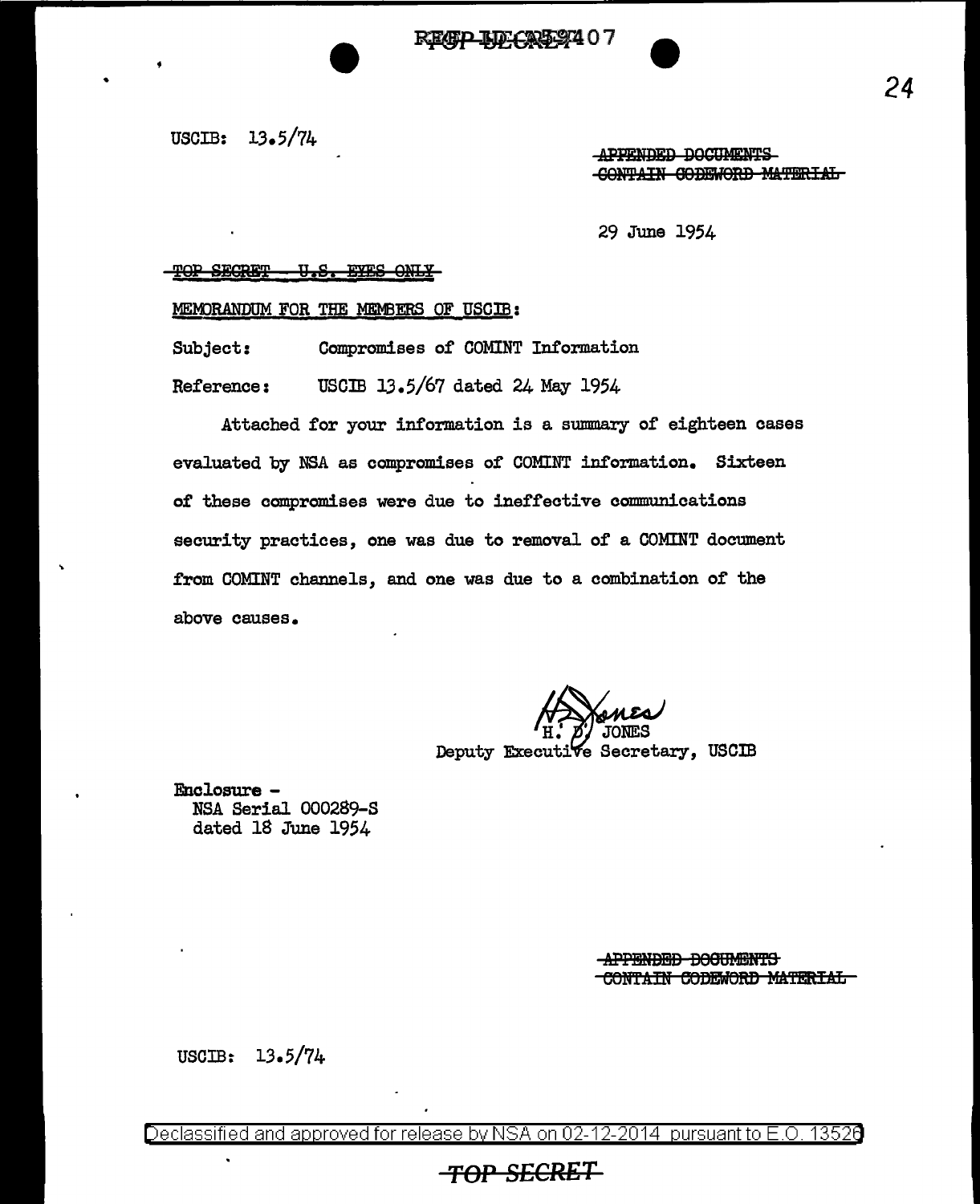

NATIONAL SECURITY AGENCY WASHINGTON 25, D. C.

Serial: 000289-S

18 June 1954

**TOP SECRET** 

MEM)RANDUM FOR THE EXECUTIVE SECRETARY, USCIB

SUBJECT: Compromises of COMINT Information

Reference: NSA ltr, Serial 000142-S, Subject: Reporting of Compromises of COMINT Information, dated 25 Mar 54

l. A summary of previously unreported compromises of

COMINT information occurring before or during the first quarter of 1954 is inclosed for forwarding by you to the members of USCIB.

2. Copies of the inclosure have been forwarded to SUSlD, London, for distribution to GCHQ authorities.

FOR THE DIRECTOR:

(signed) L. H. FROST Captain, US Navy Chief of Staff

APPENDED DOCUMENTS CONTAIN CODEWORD MATERIAL

## *TOP SECRET*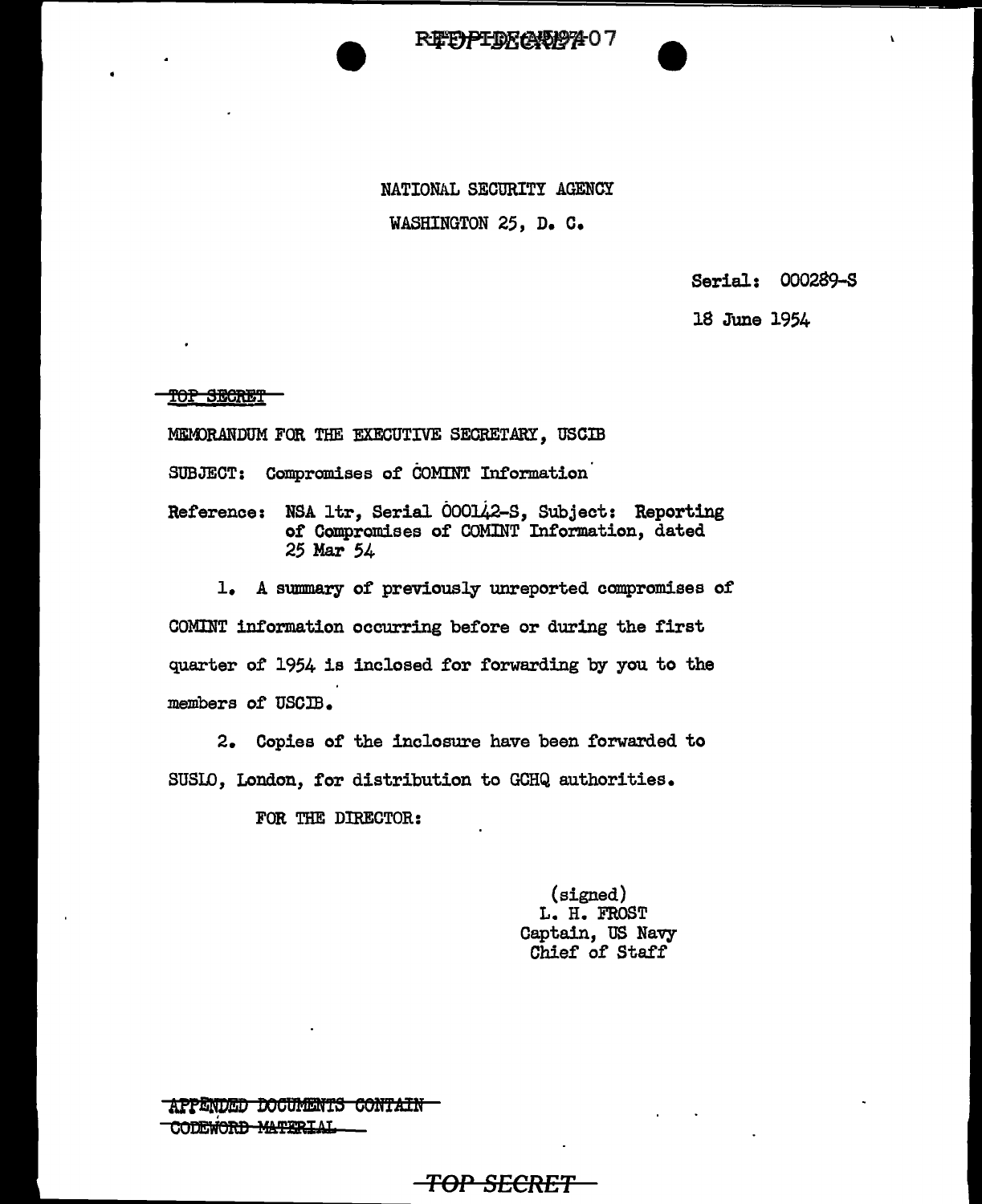# $\textbf{TO}\bullet \textbf{ SECRET}^{\text{REF ID: A59407}} \textbf{FROTH}$

'<del>OF SECRET FROTH</del>

### COMPROHISES OF COMINT INFORMATION

1. The following reports of compromises of COMINT information cover the period between 9 November 1953 and 31 Harch 1954.

a. On 9 November 1953, a portion of a message classified TOP SECRET CODE.JORD, was inadvertently transmitted in clear text over communications circuits composed of radio and wire links from the 10th Radio Squadron Mobile, Chicksands, Priory, England, to the 6910th Security Group, Darmstadt, Germany. The subject violation, if intercepted would compromise the TOP SECRET CODEWORD used with communications intelligence material and result in the association of this codeword with Air Defense Technical Swmnaries. Also, it would compromise such technical information on one Russian case notation as; time on the air, frequency, and the actual case notation itself.

b. On 27 November 1953, portions of three messages, one classified TOP SECRET CODEWORD and two classified SECRET CODEWORD, were enciphered in depth and transmitted over communications circuits composed of radio and wire links from the 3/+th Radio Squadron Mobile, Wheelus Air Force Base, Tripoli. The material compromised consisted entirely of raw traffic and if intercepted and read would indicate US ability to intercept and catalog certain Russian transmissions. The association of the codeword with this type material is involved.

c. On 9 December 1953, a portion of a message, classified TOP SECRET *COD.Ei:JORD,* was inadvertently transmitted in clear text over communications circuits composed of landline teletype links from the 10th Radio Squadron Mobile, Chicksands, Priory, England, to the 37th Radio Squadron Mobile, Kirknewton, Scotland. The subject violation if intercepted would result in the association of the codeword with the classification TOP SECRET.

d. On 20 December 1953, a cormnunications security violation occurred at the 333rd Communications Reconnaissance Company, Nome <sup>1</sup> Alaska. On that date two messages classified SECRET CODE.JORD were inadvertently enciphered in depth, and transmitted over communications ~ircuits composed of radio and wire links vulnerable to interception. There is a good' probability that the messages can be read if the depths are located. The subject violation, if intercepted and deciphered, would indicate US interest in, and ability to intercept Russian transmissions. No association of the codeword with this type material is involved.

|       |  |    |               | TOP SECRET CONTROL NUMBER 54-1558B |
|-------|--|----|---------------|------------------------------------|
|       |  |    |               |                                    |
| COPY. |  | ະາ | <b>COPTES</b> |                                    |
| PACE. |  |    |               |                                    |
|       |  |    | PAGES         |                                    |

 $\vdots$  .

: .'<br>".:<br>...".

 $\vdots$  :

...<br>....<br>...

## TOP SECRET FRO

NSA Form 781-CIOS I Jul 52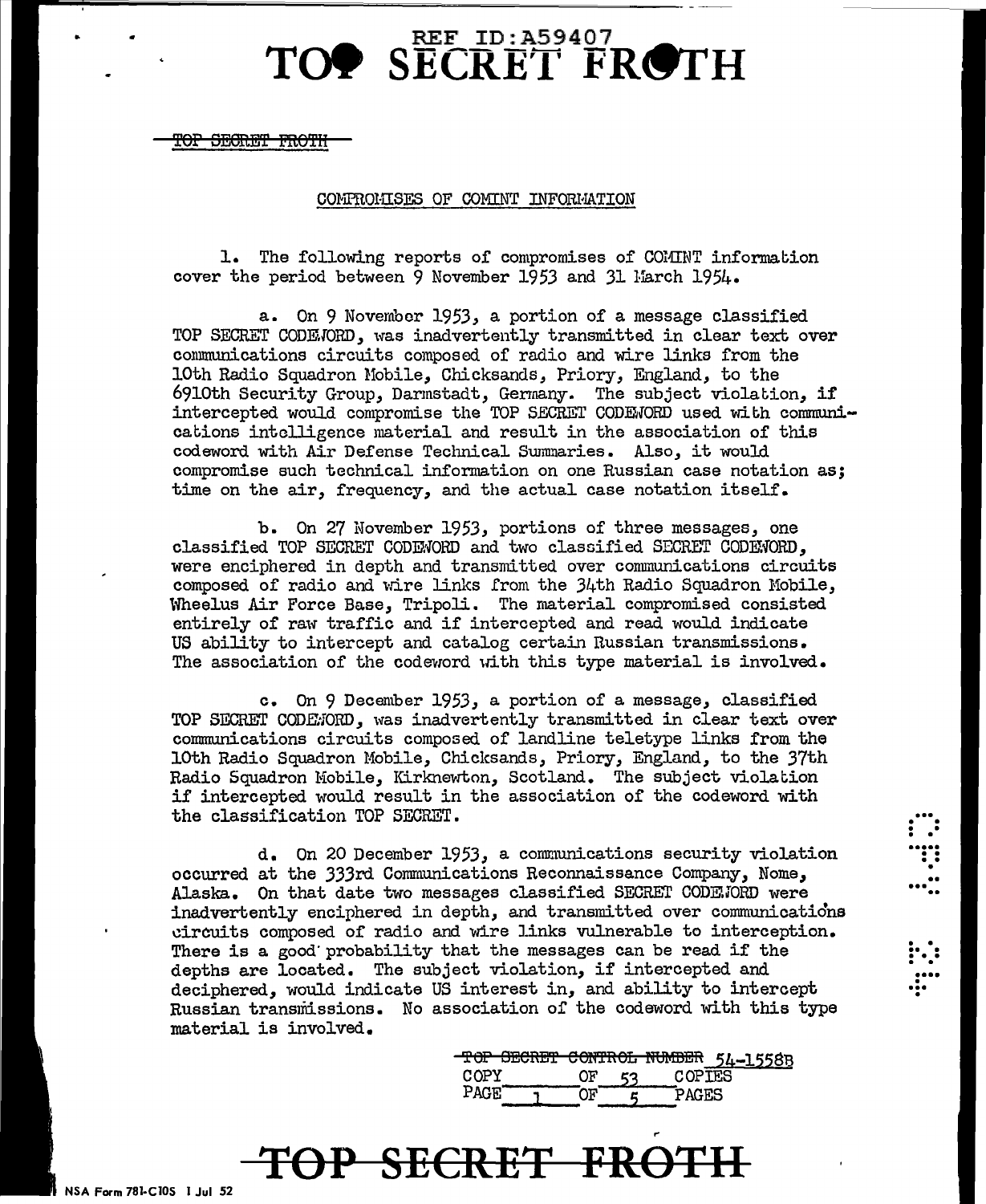TOP SECRET FROTH

 $EO 3.3(h) (2)$ EL 86-36/50 USC 3605

e. On 1 January 1954, two complete messages and portions of fifteen additional messages, classified CONFIDENTIAL and SECRET were enciphered in dopth and transmitted over communications circuits composed of radio and wire links from the 327th Communications Reconnaissance Group, Kyoto, Japan, to the Director, National Security Agency. The subject violation if intercepted and read, would divulge various COMINT successes realized by the US

f. On 4 January 1954, one message, classified, SECRET was inadvertently transmitted in clear text over communications circuits composed of radio and landline links from The Army Security Agency Europe, Frankfurt, Germany, to the United States Army Primary Relay Station, New Ostheim, Germany. In addition to the possibility of successful interception, the plain text information was viewed by at least|

g. On 11 January 1954, portions of four messages, classified CONFIDENTIAL, were inadvertently enciphered in depth and transmitted over communications circuits composed of radio and wire links from the Naval Communications Station, Wahiawa, Oahu, T.H., to the Director, National Security Agency. The subject violation consisted of raw traffic throughout and if intercepted and read, would result in the compromise of several

h. On 24 January 1954, portions of thirteen multiple address messages: two classified CONFIDENTIAL and eleven classified SECRET CODEWORD, were enciphered in depth and transmitted over communications circuits composed of radio and wire links by the 37th Radio Squadron Mobile, Kirknewton Royal Air Force Station, Scotland. Association of the codeword with the material compromised is involved. The subject violation, if intercepted and read, would result in the substantial compromise of the

i. On 30 January 1954, a portion of a message, classified TOP SECRET CODEWORD, was inadvertently transmitted in clear text over landline circuits from the communications center, SSO, 3rd Air Force, South Ruislip, England, to the 10th Radio Squadron Mobile, Chicksands, Priory, England. Association of the codeword with the material compromised is involved. The subject violation provides a cross-section

TOP SECRET

COPM

PAGE

CONTROL NUMBER 54-1558B

**COPIES** 

PAGES

53

OF

OF

 $\overline{2}$ 

NSA Form 781-C10S 1 Jul 52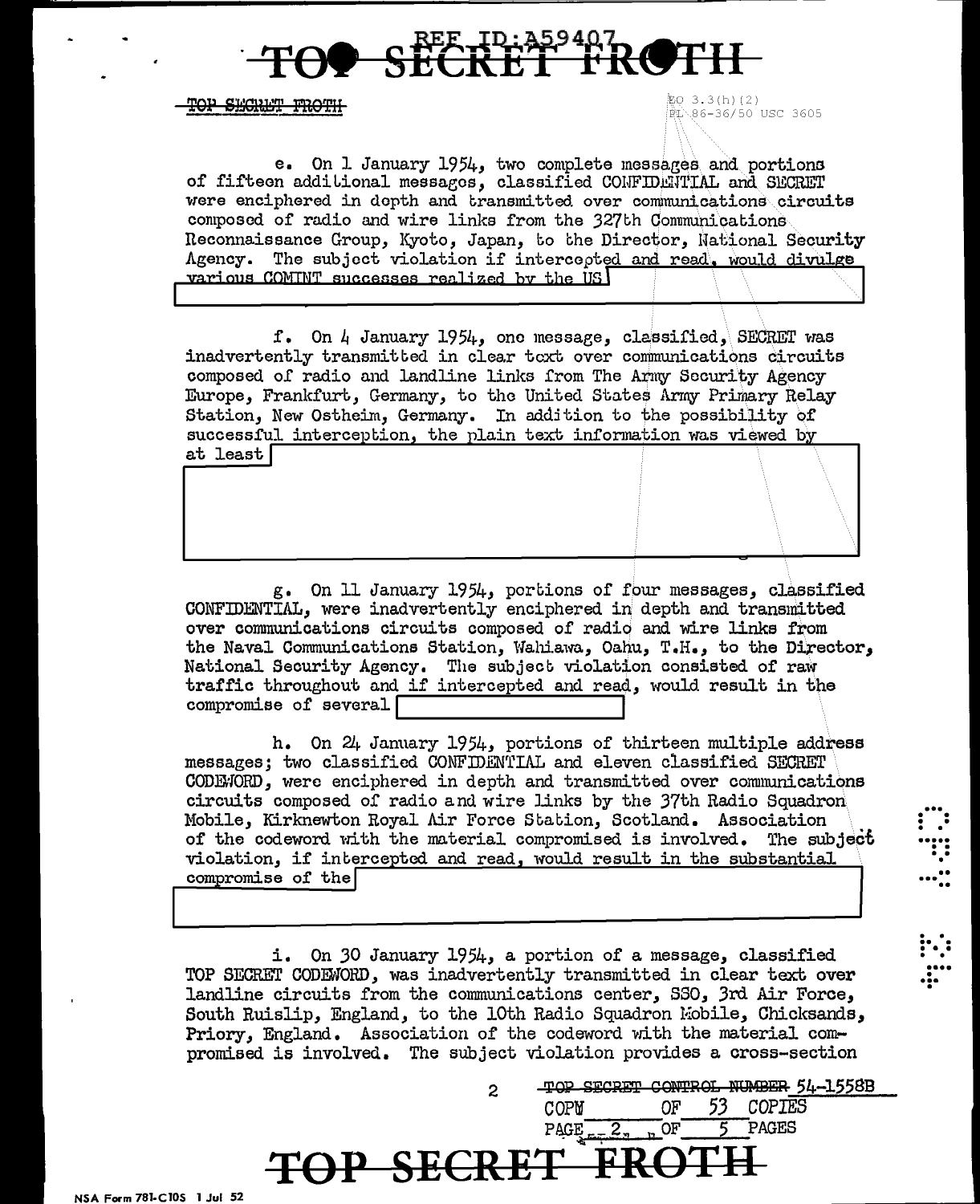

of US COMINT success insofar as knowledge of

j. On 1 February 1954, a portion of a message, classified CONFIDENTIAL, was inadvertently transmitted in clear text over communications circuits composed of radio and wire links from USN-39, Kami Seya, Japan to the United States Naval Radio Station, Guam, Hariana Islands. The subject violation if intercepted and read. would tend to indicate US ability to intercept and catalog certain Russian transmissions.

k. On 4 February 1954, a portion of a message, classified CONFIDENTIAL, was transmitted in mono-alphabetic substitution cipher over communications circuits composed of radio and wire links from the 3rd Radio Squadron Mobile, Elmendorf Air Force Base, Alaska, to The Director, National Security Agency. The subject violation consisted entiroly of raw traffic and would tend to indicate US ability to intercept and catalog certain Russian transmissions.

1. On 14 February 1954, a portion of a message, classified SECRET CODEWORD, was inadvertently transmitted in clear text over landline circuits from the 331st Communications Reconnaissance Group, Giessen, Germany, to the 502nd Communications Reconnaissance Group, Heilbronn, Germany. Association of the codeword with this type material is not involved. The subject violation if intercented would

m. On 14 February 1954, a portion of three messages, two classified TOP SECRET CODE/ORD, and one classified SECRET CODEWORD, were enciphered in depth and transmitted over communications circuits composed of radio and wire links from the 12th Radio Squadron Mobile, Landsberg, Germany, to The Director, National Socurity Agency. Association of the codewords with the material compromised is not involved. The subject violation, if intercepted and read, would indicate US ability to intercept and catalog certain Russian transmissions.

n. On 20 February 1954, a portion of a message classified. SECRET CODEMORD, was inadvertently transmitted in clear text over landline circuits from The Army Security Agency, Austria, to the 502nd Communications Reconnaissance Group, Heilbronn, Gormany. Association of the codeword with this type material is not involved. The subject violation if intercepted would reveal the ability of the

> TOP SECRET CONTROL NUMBER 54-1558B 3 COPY OF COPIES 53 **PAGE** OF. PAGES

## TOP SECRET FRO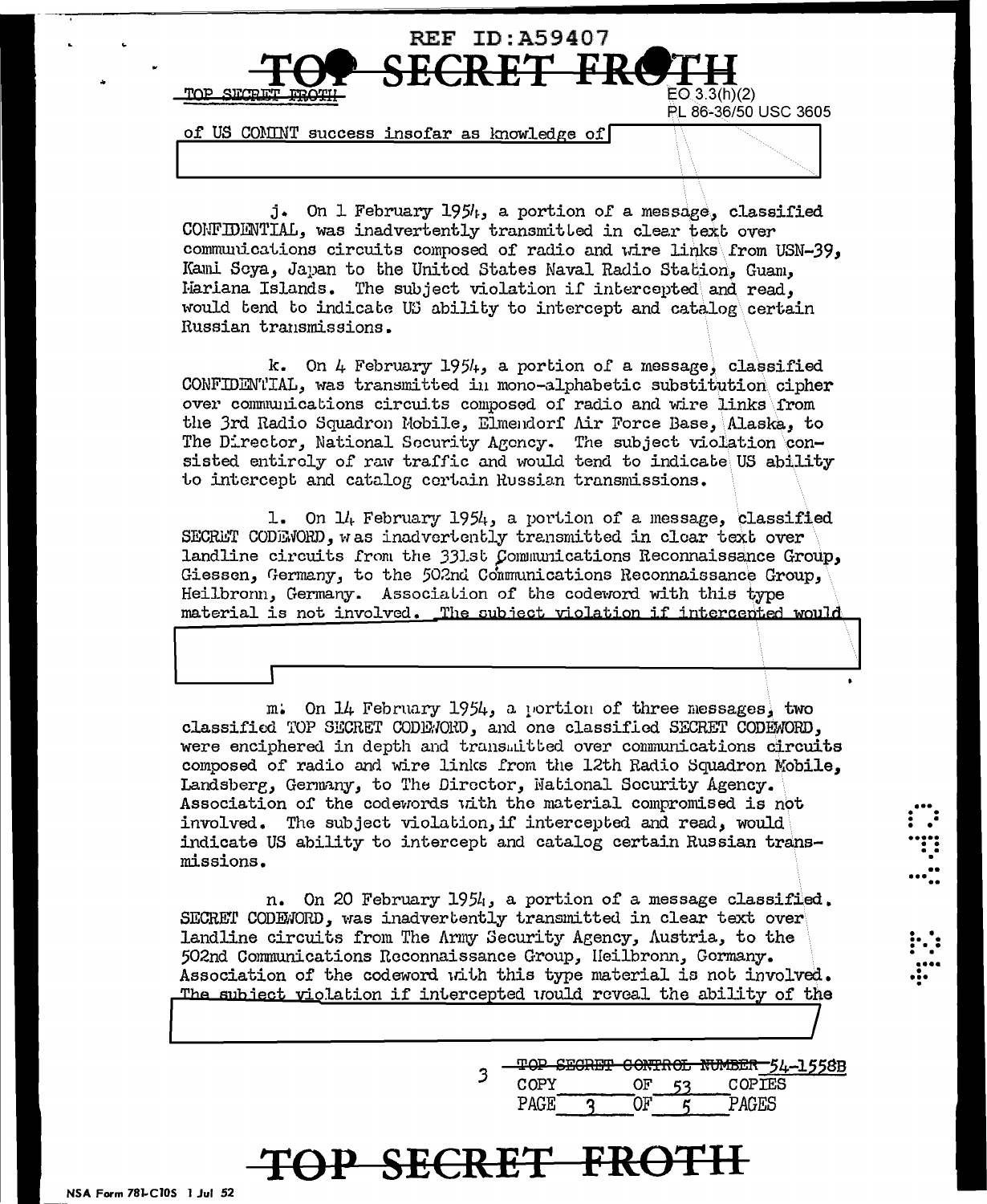## SECRET FRG

 $\overline{\text{BECRET}}$   $\overline{\text{FROTH}}$   $\overline{\text{FQ 3.3(h)(2)}}$ 

PL 86-36/50 USC 3605

o. On 3 March 1954, two messages, classified SECHET CODE:JORD, were mistakenly transmitted in clear text over an Army Connnand and Administration Network by the 502nd.Connnunicutions Reconnaissance Group, Heilbronn, Germany. This particular circuit is composed of German commercial landline links and as such are vulnerable to interception. Association of the codeword with this type material is involved. The subject violation would result in the substantial compromise of the

It establishes the fact that collaboration between the US and the

p. On 7 March 1954, a portion of a message, classified SECRET CODEJORD, was inadvertently transmitted in clear text over conmunications circuits composed of landline links from the Army Security Agency Pacific, Tokyo, Japan, to the 8612th Army Administrative Unit, Chitose, Japan. Association of the codeword with this type material is involved. The subject violation, if intercepted, would compromise the salient features of our case notation system. ·

q. On ll March 1954, a communications security violation occurred at the 696lst Communications Squadron, San Antonio, Texas. On that date, a portion of a message classified SECRET CODEJORD was inadvertently transmitted in clear text over a communications circuit composed of radio and wire links to the 6920th Security Group. Johnson AFB, Japan. Since the information was vulnerable to intercept, it is considered compromised. The subject violation, if intercepted, would indicate US interest in, and ability to intercept Russian transmissions.

r. On 23 March 1954, a connnunications security violation occurred at Arlington Hall Station, Virginia. On that date, a message classified TOP SECRET CODENORD was inadvertently accepted from the Air Force Security Service Office of Production for relay, and subsequently transmitted by the National Security Agency, Special Weather Communications Center, Arlington Hall Station, to the U.S. Air Force Weather Control (Special Weather Intelligence Section), Washington, D. C. Consequently, the codeword and the associated information was viewed by four persons not authorized access to TOP SECRET CODENORD information. Aside from the compromise of the TOP SECRET CODEWORD, it is considered that the subject violation did not, however, result in any compromise of COMINT information.  $\begin{tabular}{lll} \n**TOP-SECRET-COMTROL-NUMBBR-5L-1558B** & \n COPY & \n OF & \n 53 & \n COPIES & \n\end{tabular}$ 

**'FSP SEERET FR()TH** 

4 COPY OF 53 COPIES  $PAGE$   $I$ ,  $OF$   $5$   $PAGES$ 

 $\begin{matrix} \cdots \end{matrix}$ 

• . .<br>• ...<br>• . . • ... •• ..

 $\vdots$  . .... ... • •

NSA Form 781-ClOS 1 Jul 52